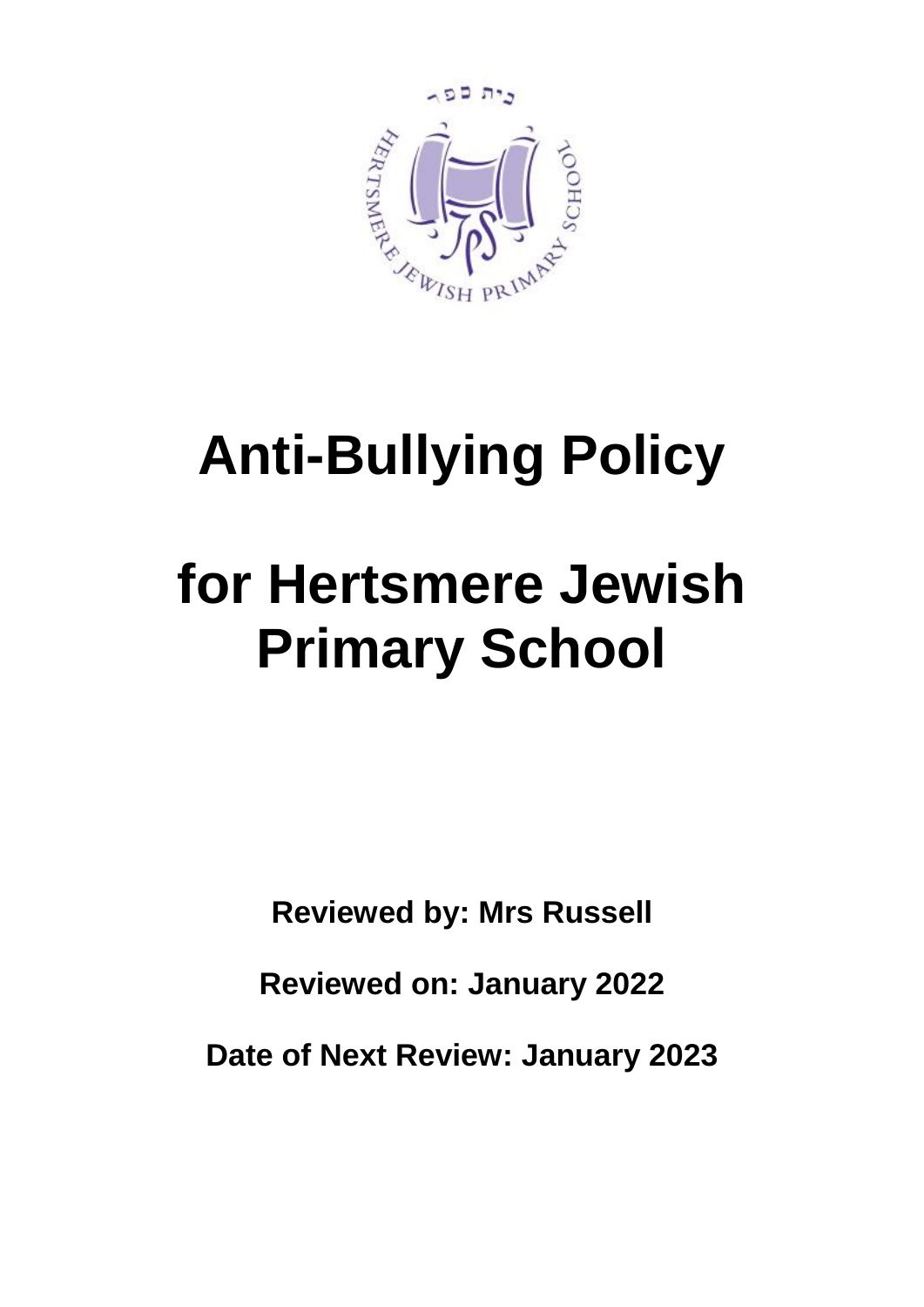## **Policy Review**

This policy will be reviewed in full by the Governing Body on an annual basis. The policy was last reviewed and agreed by the Governing Body on January 2022. It is due for review on January 2023.

Signature  $\ell$  Klak-Levi Headteacher Date January 2022<br>Signature J. Granday Governor Date January 2022 Signature T Grandes Governor Date January 2022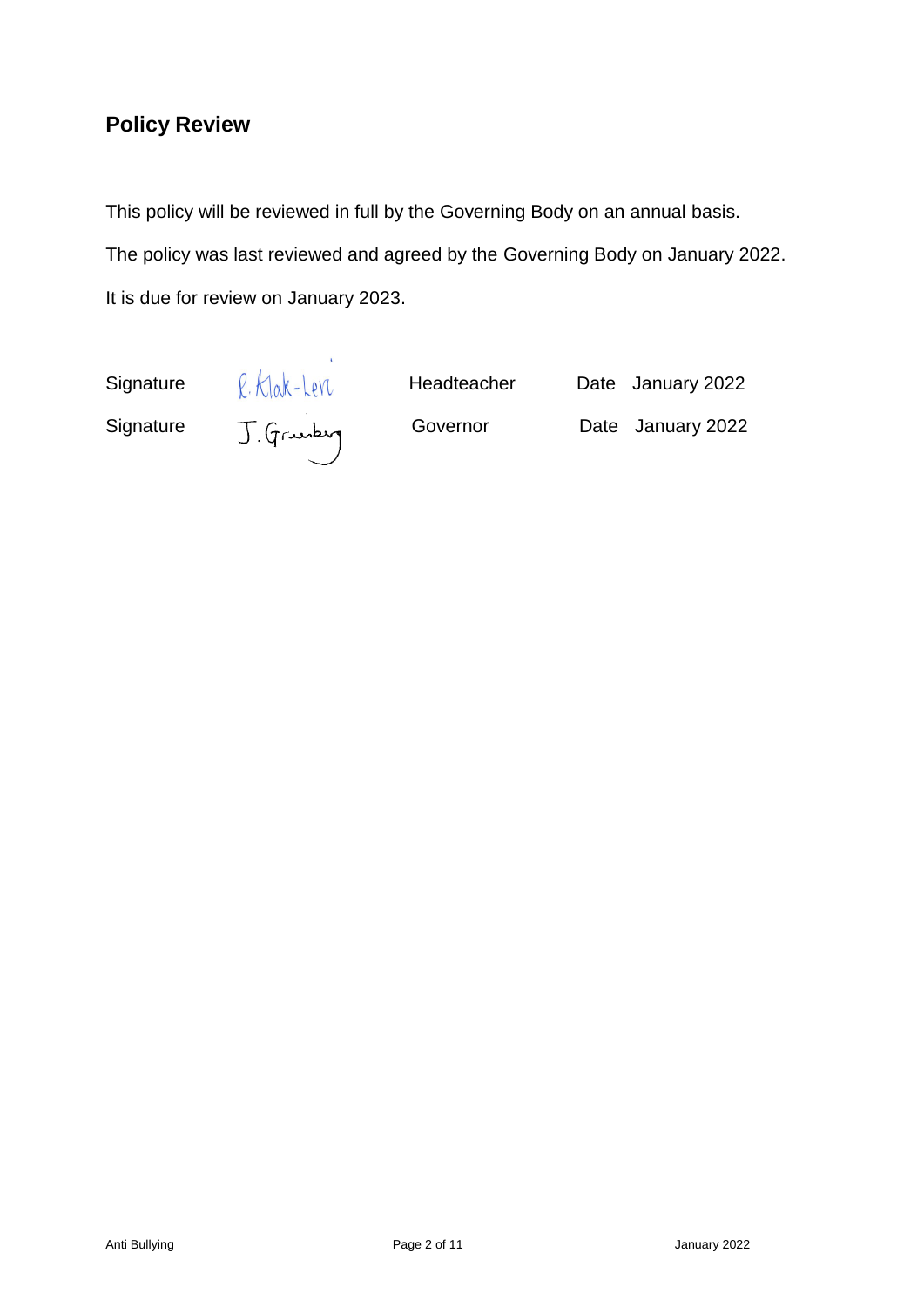#### **This policy was prepared with reference to DCSF guidance: Bullying: Don't Suffer in Silence (DCSF 0064/2000) (for more details see Pastoral Care, Child Protection and PSHE Policies)**

### **Statement of Intent**

Hertsmere Jewish Primary School is committed to providing a caring, friendly, safe and secure environment for all of our children so they can learn in a relaxed and secure atmosphere, without anxiety. All pupils, including those with SEND, are included, valued and participate fully in all aspects of school life. HJPS has Gold – Star status with the anti-bullying alliance and are committed to continuing the objectives decided for this programme.

Bullying is unacceptable at our school. We do all we can to prevent it, by developing a school ethos in which bullying is regarded as unacceptable.

We aim to make all those connected with the school aware of our opposition to bullying and we make clear each person's responsibilities with regard to the minimisation of bullying in our school.

If bullying does occur, all pupils should be able to tell and know that incidents will be dealt with promptly and effectively. We are a TELLING School. This means that anyone who knows that bullying is happening is expected to tell the staff and if appropriate forward to a member of the SLT.

All adult members of our school community should be vigilant to recognise where bullying is taking place, and deal with it thoroughly and with sensitivity. All staff are aware of the heightened risk of children and young people with SEND in regard to bullying. All reports of bullying are taken seriously and responded to with appropriate concern.

#### **Bullying – the nature of the problem**

Bullying is action taken by one or more children with the deliberate intention of hurting another child. However, we teach children how to avoid hurtful behaviour, even where there is no bullying intent. Children discuss bullying regularly and responded to with appropriate concern.

#### **Bullying can be:**

- Emotional (indirect bullying) being unfriendly, excluding, tormenting (e.g. hiding books, threatening gestures), deliberately excluding from social groups or an activity, or malicious rumours, e-mails or text messages (see e-Safety Policy).
- Physical harm (with intent) or the threat of physical harm pushing, kicking, hitting, taking or hiding belongings, punching or any use of violence; deliberately destroying or damaging work or possessions or removing property;
- Racist racial taunts, graffiti, gestures;
- Sexual unwanted physical contact or sexually abusive comments;
- Homophobic because of, or focusing on the issue of sexuality;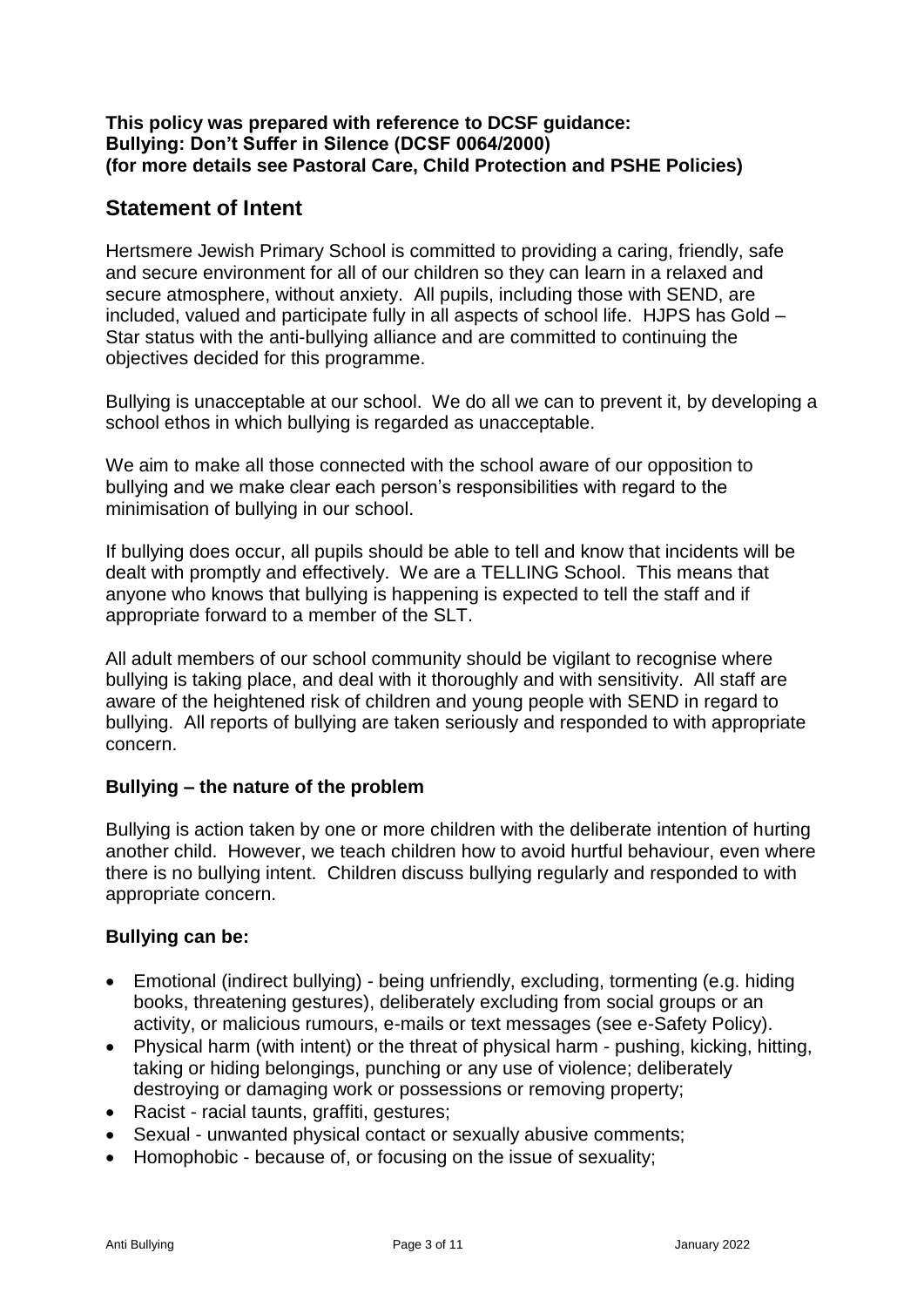• Verbal - name-calling, sarcasm, spreading rumours, teasing. This includes discriminating language, including disabilist language.

We must uphold the view that all pupils and staff should be able to work and play without any fear of being bullied by any other person. This type of behaviour is not tolerated and all accusations are to be taken seriously and dealt with.

## **Good practice for staff**

- Be continually watchful and available.
- Promote good behaviour and encourage the care of others.
- Report all cases of bullying to the Head and document it on CPOMs
- Parents' involvement and cooperation can be sought in the case of persistent offenders after consultation with the Head.

The term 'bullying' is commonly associated with acts of violence but non-physical bullying is experienced by most children at some period during their school career. The most common forms are verbal intimidation and social exclusion.

#### **All staff must be alert to the signs of bullying. These could include:**

- verbal taunts
- pupils sitting on their own
- pupils being left out of activity groups during lessons.

#### **Depending upon the seriousness of the situation, teachers are encouraged to adopt the following responses:**

- talk privately with the offending individual(s)
- attempt to include an excluded pupil in lessons, perhaps by controlling the groupings
- intervene to defuse a blatant act of bullying

The school takes bullying very seriously and as part of the PSHCE syllabus it should be discussed in a variety of different ways.

#### **Why is it Important to respond to bullying?**

Everybody has the right to be treated with respect. Bullying pupils need to learn different ways of behaving. Hertsmere Jewish Primary School has a responsibility to respond promptly and effectively to issues of bullying.

#### **Objectives of this policy**

- As a school we take bullying seriously.
- Proprietors, staff, pupils and parents should have an understanding of what bullying is.
- All proprietors and staff should know what the school policy is on bullying, and follow it when bullying is reported.
- All pupils and parents should know what the school policy is on bullying, and what they should do if bullying arises.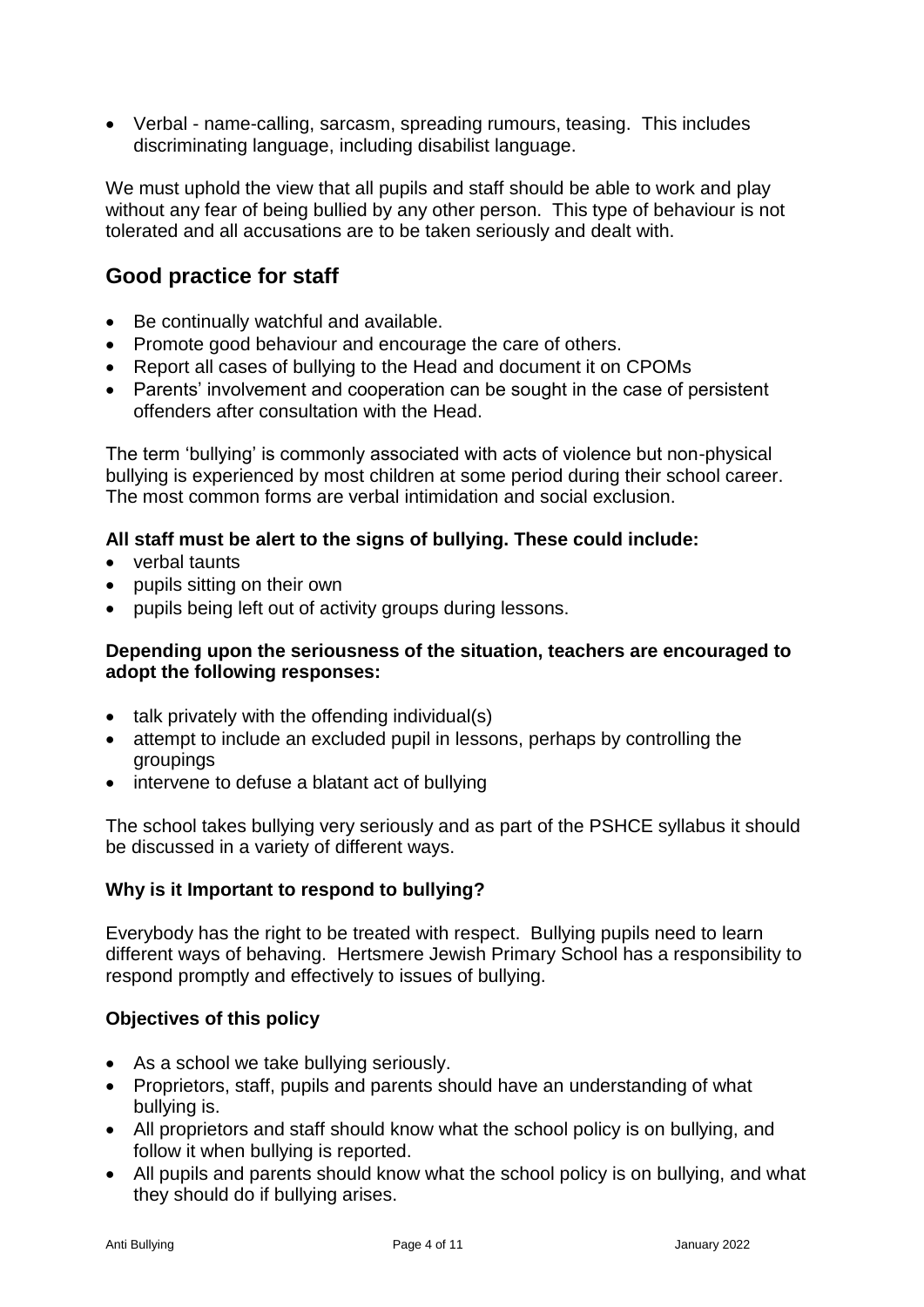- Pupils and parents should be assured that they will be supported when bullying is reported.
- Bullying will not be tolerated.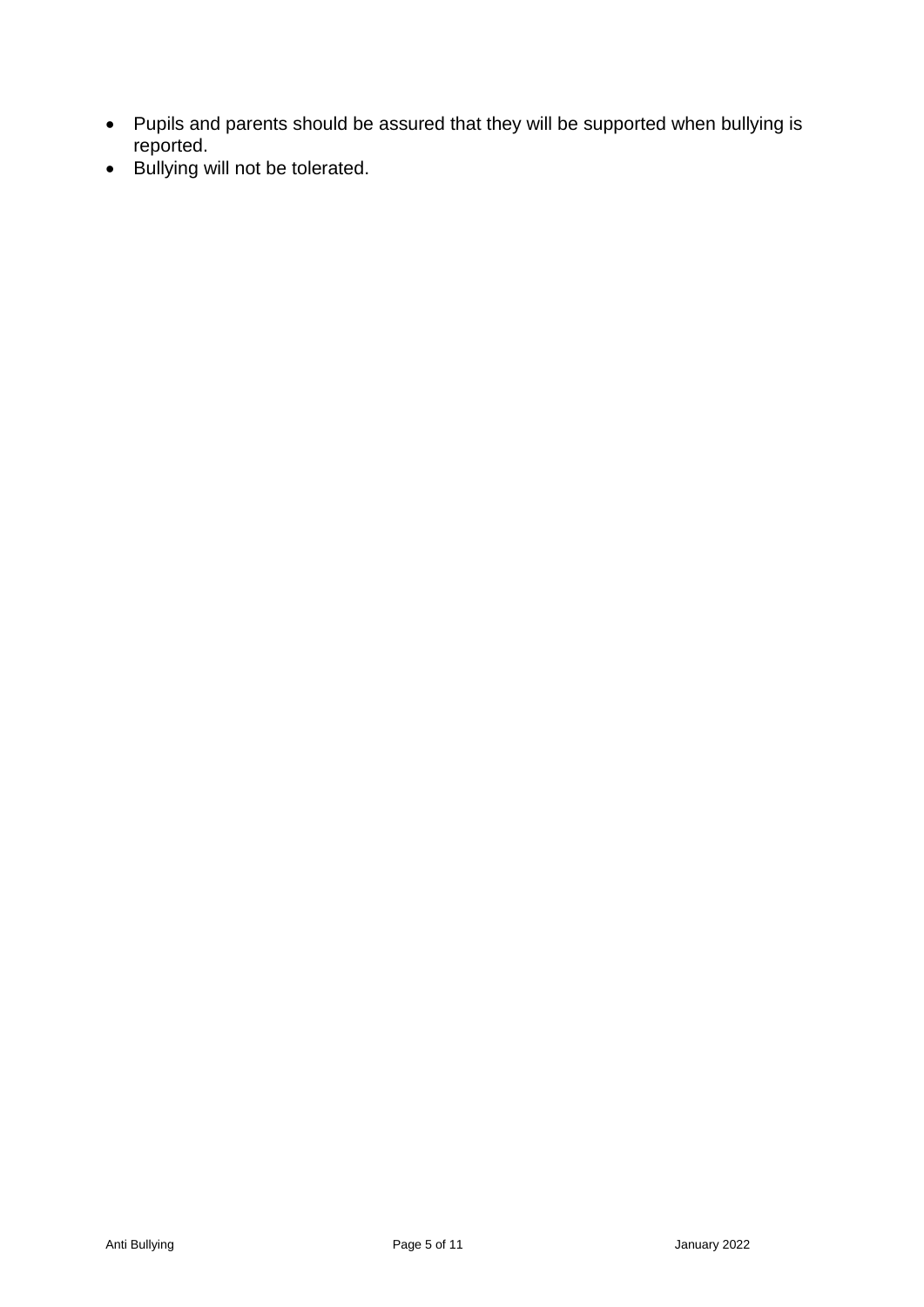## **Signs and Symptoms**

#### **A child may indicate by signs or behaviour that he or she is being bullied. Adults should be aware of these possible signs and that they should investigate if a child:**

- changes their usual routine;
- is unwilling to go to school (school phobic);
- begins truanting;
- becomes withdrawn anxious, or lacking in confidence;
- starts stammering;
- attempts or threatens suicide or runs away;
- cries themselves to sleep at night or has nightmares;
- feels ill in the morning;
- begins to do poorly in school work;
- comes home with clothes torn or books damaged;
- has possessions go "missing";
- asks for money or starts stealing money (to pay bully);
- has unexplained cuts or bruises;
- comes home starving (money / lunch has been stolen)
- becomes aggressive, disruptive or unreasonable;
- is bullying other children or siblings;
- stops eating;
- is frightened to say what's wrong;
- gives improbable excuses for any of the above.

These signs and behaviours could indicate other problems, but bullying should be considered a possibility and should be investigated.

#### **Procedures**

- 1. Children are encouraged to report bullying incidents to staff. Children are told frequently and regularly that they should feel comfortable to report their feelings to a teacher or adult. To aid communication, adults may use a social story with children.
- 2. To ensure SEND or disadvantaged children feel comfortable to TELL, teachers will ensure there is a quiet and safe space to talk when appropriate, visual aids may be used to support communication.
- 3. In cases of serious bullying, the incidents will be recorded by staff on CPOMS (behaviour recording system). Safeguarding and SLT members are immediately notified. A copy of this must be placed in the bullying log .
- 4. In serious cases parents should be informed and will be asked to come in to a meeting to discuss the problem.
- 5. If necessary and appropriate, police will be consulted.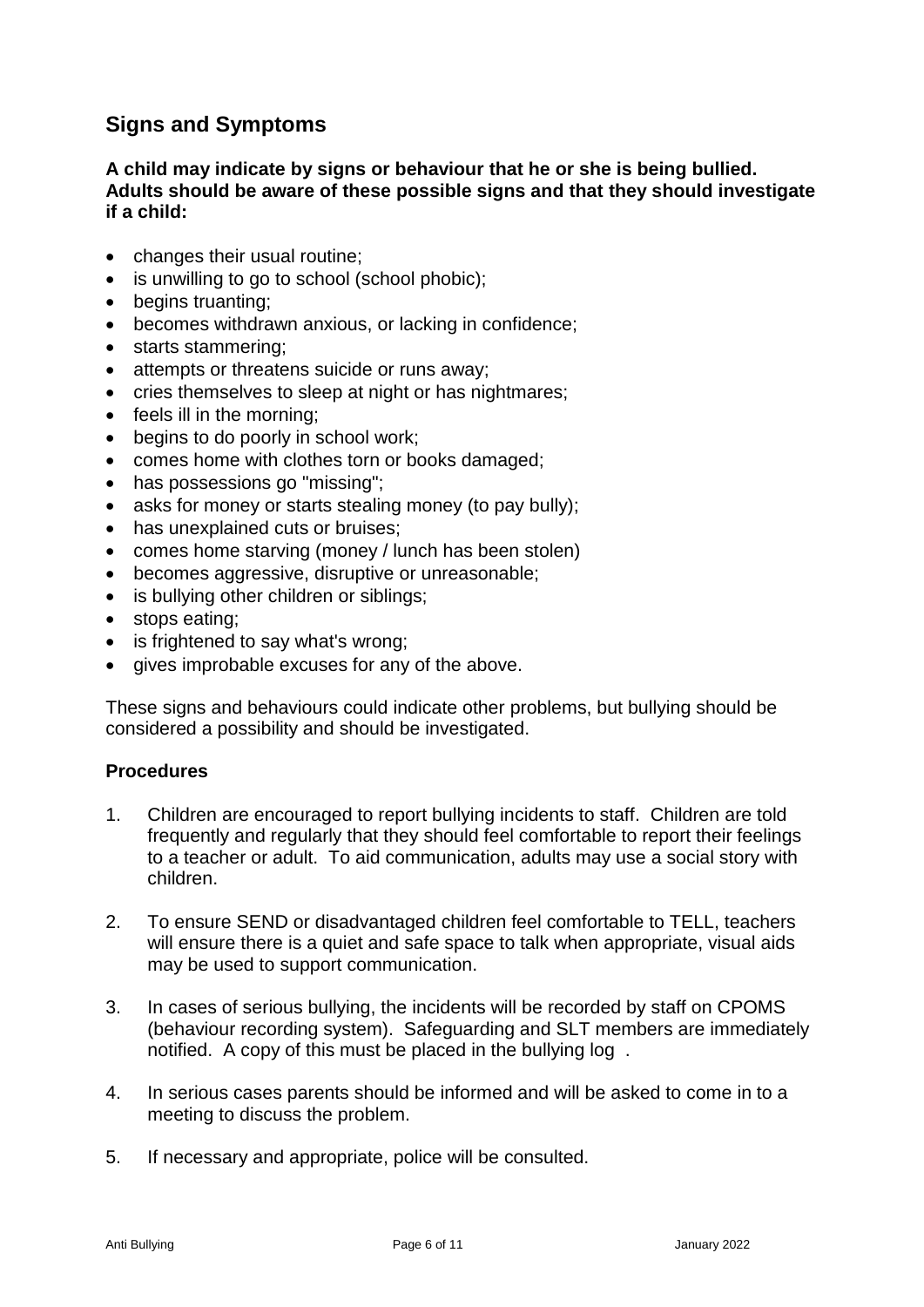- 6. The bullying behaviour or threats of bullying must be investigated and the bullying stopped quickly.
- 7. An attempt will be made to help the bully (bullies) change their behaviour.
- 8. Simple statements of the details of the incident, and of the way it has been resolved, should be made by the class teacher in writing on CPOMS and this information should be available to teacher colleagues as the child concerned moves up the school.
- 9. Serious bullying incidents will be discussed and followed up with the child using social stories.
- 10. The Headteacher should be informed at all times when it is considered necessary for the parents of the children to be involved.

#### **Outcomes**

- 1. If possible, the pupils will be reconciled after the incident/incidents have been investigated and dealt with. Each case will be monitored to ensure repeated bullying does not take place.
- 2. The bully (bullies) may be asked to genuinely apologise. Other consequences may take place, according to the Behaviour Policy. Consequences are SMART – specific, measurable, achievable, realistic and time-bonded.
- 3. In serious cases, exclusion will be considered.

#### **Prevention**

We will use the following methods for helping children to prevent bullying. As and when appropriate, these may include**:**

- pupils and parents are listened to and may influence strategies and approaches to prevent, respond and report bullying;
- writing a set of school and class rules;
- signing a behaviour contract;
- writing stories or poems or drawing pictures about bullying;
- reading stories about bullying or having them read to a class or assembly;
- having discussions about bullying and why it matters.
- Differences are actively and visibly celebrated.

## **Anti-Bullying Strategies adopted by Hertsmere Jewish Primary School**

- Acknowledgement of the problem. Bullying happens everywhere in our society, including the staff-room.
- Asks pupils what they feel constitutes bullying. Discussions about what is and is not bullying can help form the basis for the school's anti-bullying policy.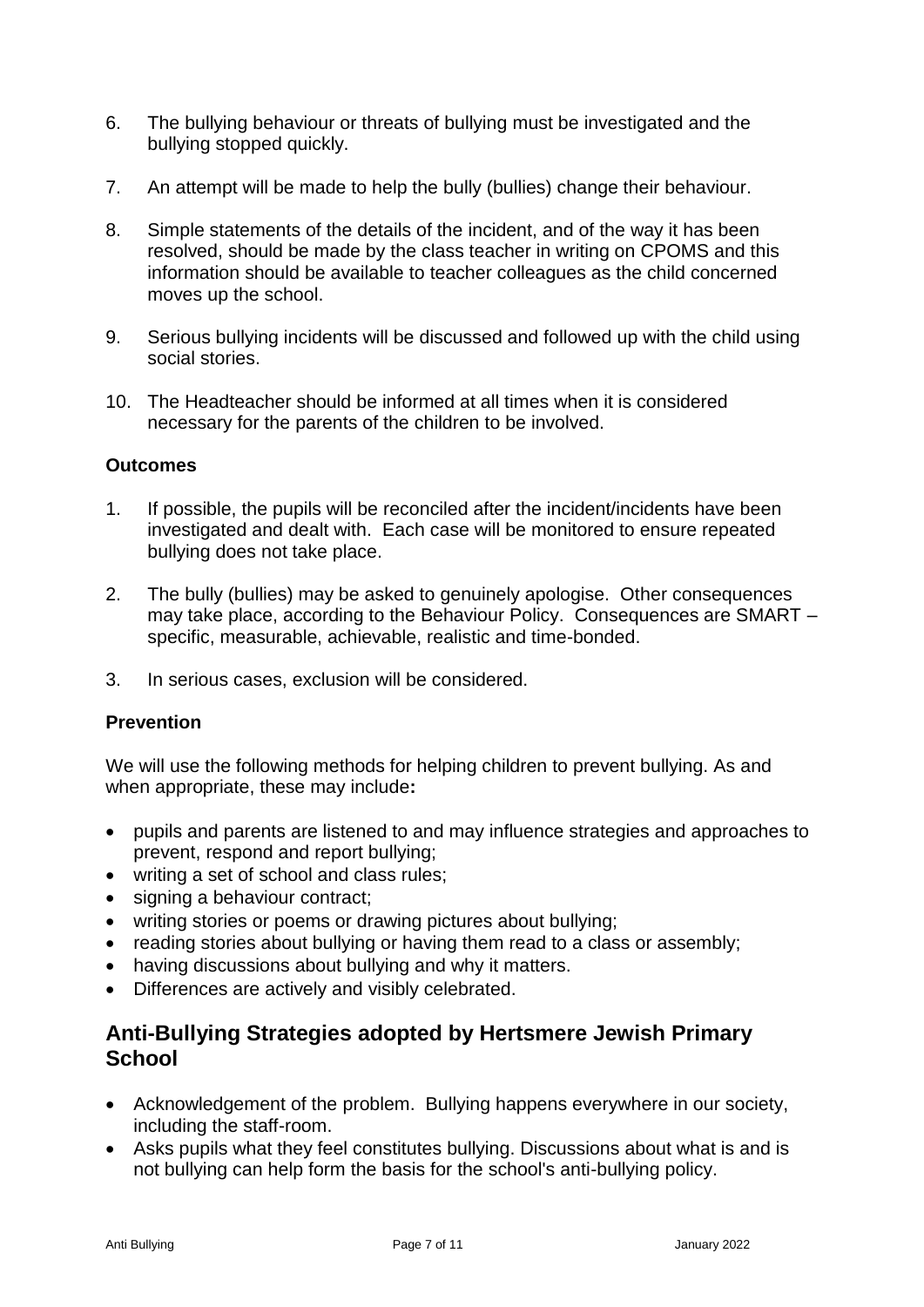- Establishment of support mechanisms to help children who are being bullied. This could be an assigned group of staff or a group of pupils formed through a peer support scheme. Peer support schemes such as buddying, peer listening or peer mediation can create a happier, friendlier environment and offer much needed support to children who have problems.
- A whole school approach in which children and adults work together to create an environment where bullying is not tolerated.
- Play leaders and Buddy Bus Stop in the playground help children to form and maintain friendships when they are struggling.
- Lego therapy during non-covid times, nurture groups and indoor 'games club' allow teachers to facilitate constructive and sensible play for children who find social interactions difficult.
- Although Hertsmere Jewish Primary School is not directly responsible for bullying off its premises, bullying doesn't end at the school gates. We will work with the local community.
- Involvement of young people in anti-bullying work, as this is far more likely to succeed than if ideas are imposed on them. Children and young people often have the best approaches to solving problems within their peer groups.
- School council to discuss Anti-Bullying work in the school and initiate and implement pupil-led strategies.

Hertsmere Jewish Primary School finds ways to help those who are bullying change their behaviour. Punishing bullies doesn't end bullying. It is important to stress that it is the behaviour that is not liked, rather than the person.

- Bullying often takes place in groups. Children have a choice of watching from the margins, joining in, trying to remain uninvolved or trying to help those being bullied. Acknowledge and reward children who help prevent bullying.
- Support schemes that encourage children to make friends. Having friends is one of the best defences against bullying but not everyone has the right social skills to make friends easily. Teaching assertiveness skills and confidence-building to the class may be a way to help children make friends.
- Use of time during PSHCE lessons to talk about bullying / intimidation in general and communicate the means of dealing with issues of bullying that arise.
- Use of ICT lessons to talk about e-bullying / intimidation in general, what e-bullying can look like and how to prevent / report issues of e-bullying. (More information can be found in the E-Safety Policy)
- There is much information on this in the PSHCE files.

Teachers support all children in their class and to establish a climate of trust and respect for all. By praising, rewarding and celebrating the success of all children, we aim to prevent incidents of bullying.

Teachers routinely attend training, which enables them to become equipped to deal with incidents of bullying and behaviour management.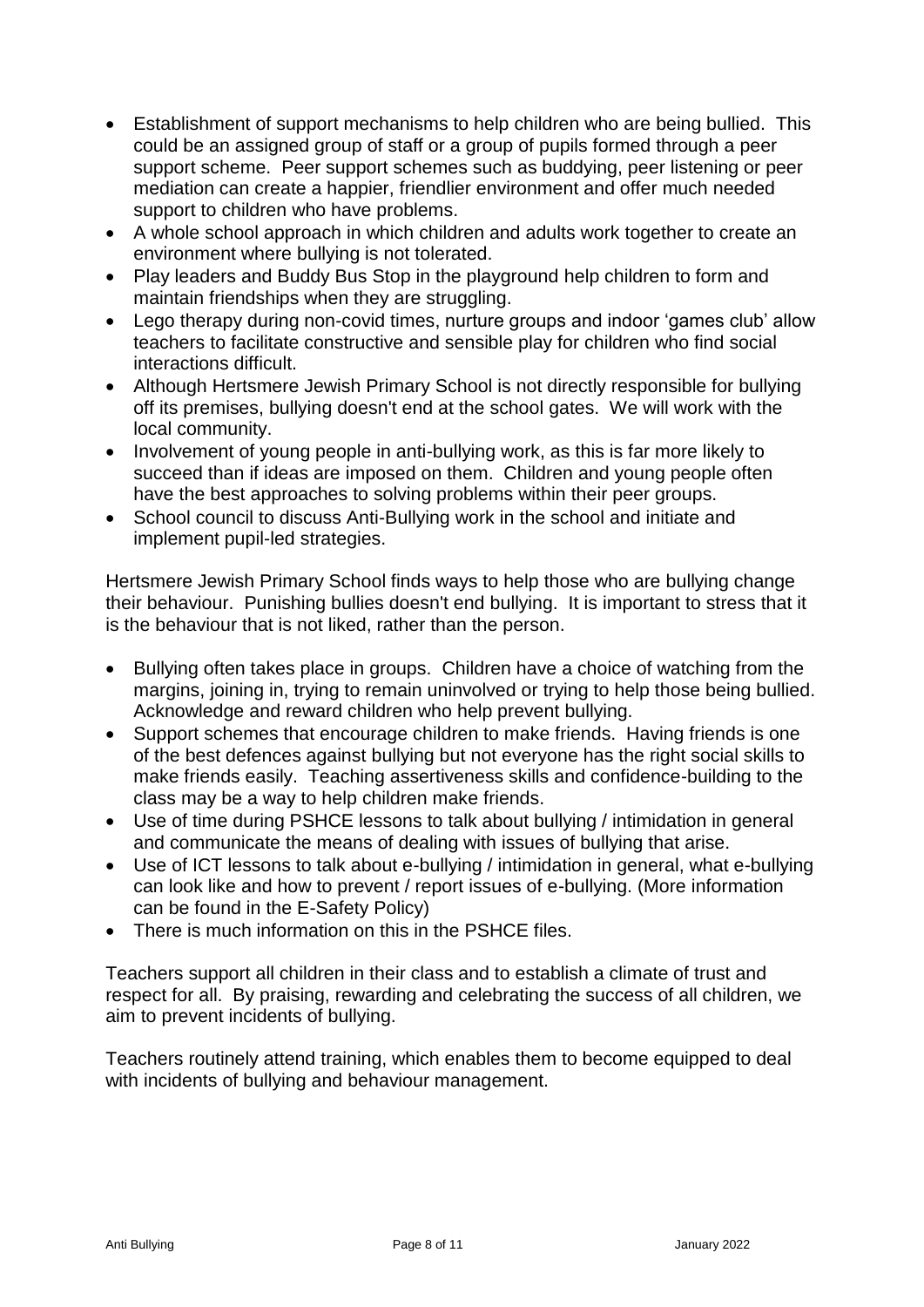#### **The school's aims with regard to bullying:**

- To make clear to children, staff, parents and guardians that bullying is unacceptable.
- To encourage openness in which children, staff and parents act immediately if there is any suspicion of bullying.
- To provide a clear framework for dealing with incidents of bullying.
- To educate children in resisting bullying.
- To support those being bullied and a framework within which those bullying others may recognise and reform their behaviour.
- In accordance with the school's ethos to instil in all members of the school community a sense of caring and kindness for one another.
- To ensure that as a result of staff being respectful towards children at all times, children will internalise and model these human encounters and thus treat each other respectfully.
- To ensure that the adults in the children's world do not endeavour to diminish children so that they lose respect amongst their peer group but rather enhance them, so as to continue to develop their self-esteem.

#### **The Role of the Headteacher**

- The Headteacher supports the staff in minimising bullying in our school.
- Incidents of bullying are taken very seriously and dealt with appropriately.
- The Headteacher monitors bullying, and reviews the school policy regularly.
- The Headteacher keeps records on CPOMS as required.
- The Headteacher implements the school anti-bullying strategy and ensures that staff is aware of the policy and know how to deal with bullying.
- The Headteacher ensures that all children know that bullying is wrong, and that it is unacceptable.
- The Headteacher draws the attention of children to this fact at suitable moments. For example, if an incident occurs, the Headteacher may use assembly to discuss why this behaviour was wrong, and why a child is being punished.
- The Headteacher ensures that staff receives sufficient training to deal with bullying.
- The Headteacher sets the school climate of mutual support and praise for success, so making bullying less likely. When children feel they are important and belong to a friendly and welcoming school, bullying is less likely.

#### **The role of parents**

Parents who are concerned that their child is bullied or bullying, should contact their child's class teacher immediately. Parents have a responsibility to support the school's anti-bullying policy and to actively encourage their child to be a positive member of the school.

#### **Monitoring and review**

This policy is monitored by the Headteacher, with regard to gender, age and ethnic background of all involved in bullying.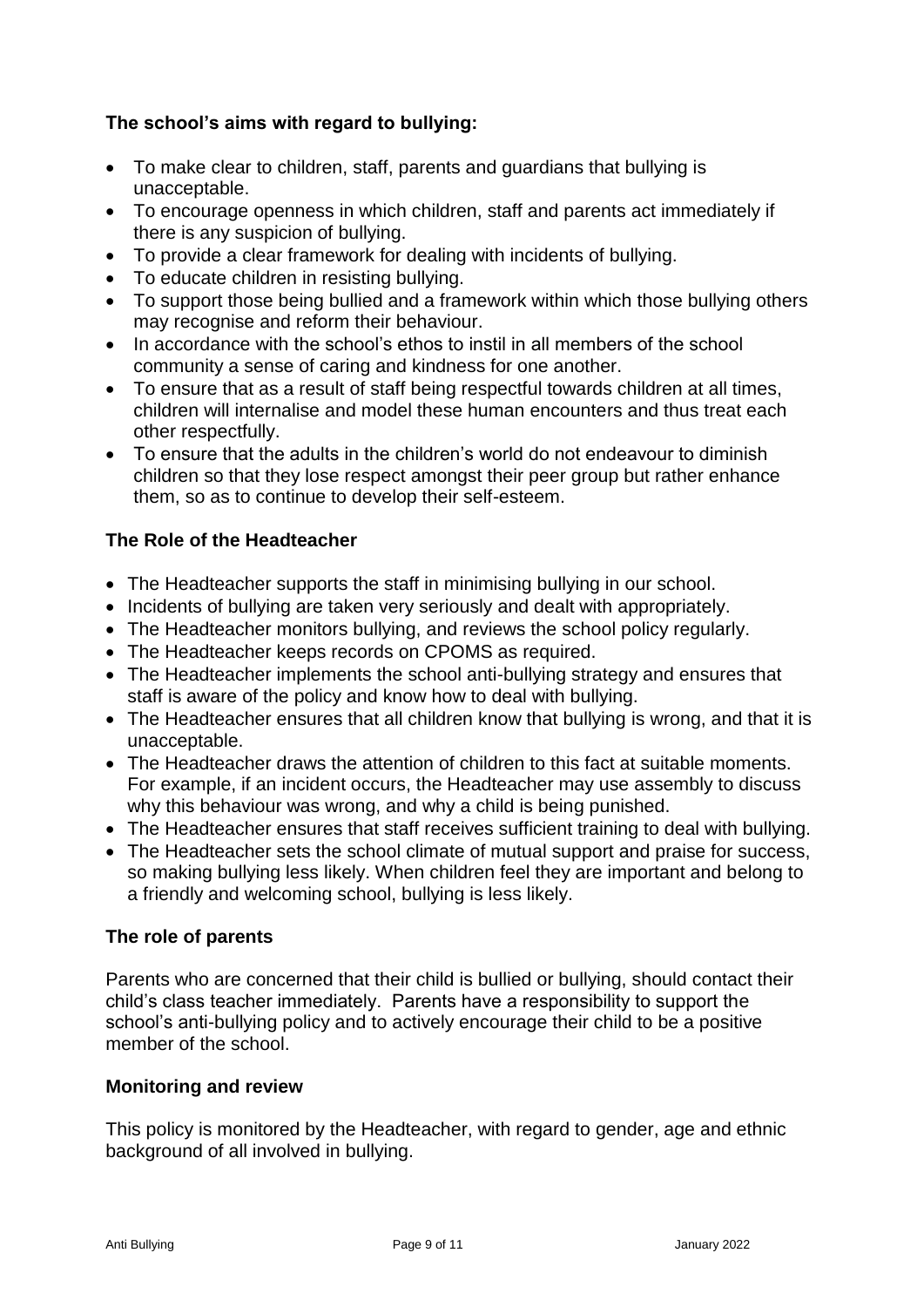#### **Sources of Information**

DCSF - Anti-bullying pack 'Don't Suffer in Silence'- available in several languages. It can be downloaded from www.dcsf.gov.uk/bullyinq/ ChildLine in Partnership with Schools (CHIPS) - 020 7239 1000 www.childline.orq.uk/schools.asp Kidscape [www.kidscape.orq.uk/professionals/professionalsindex.shtml.](http://www.kidscape.orq.uk/professionals/professionalsindex.shtml)

The Anti-Bullying Alliance [www.ncb.orq.uk/ab](http://www.ncb.orq.uk/ab)

Teachernet www.teachernet.gov.uk/wholeschool/behaviour/tacklinqbullyinq/ Ofsted -Report -'Bullying: Effective Action in Secondary Schools.

www.ofsted.qov.uk/publications/index.cfm?fuseaction=pubs.summary&id=3235